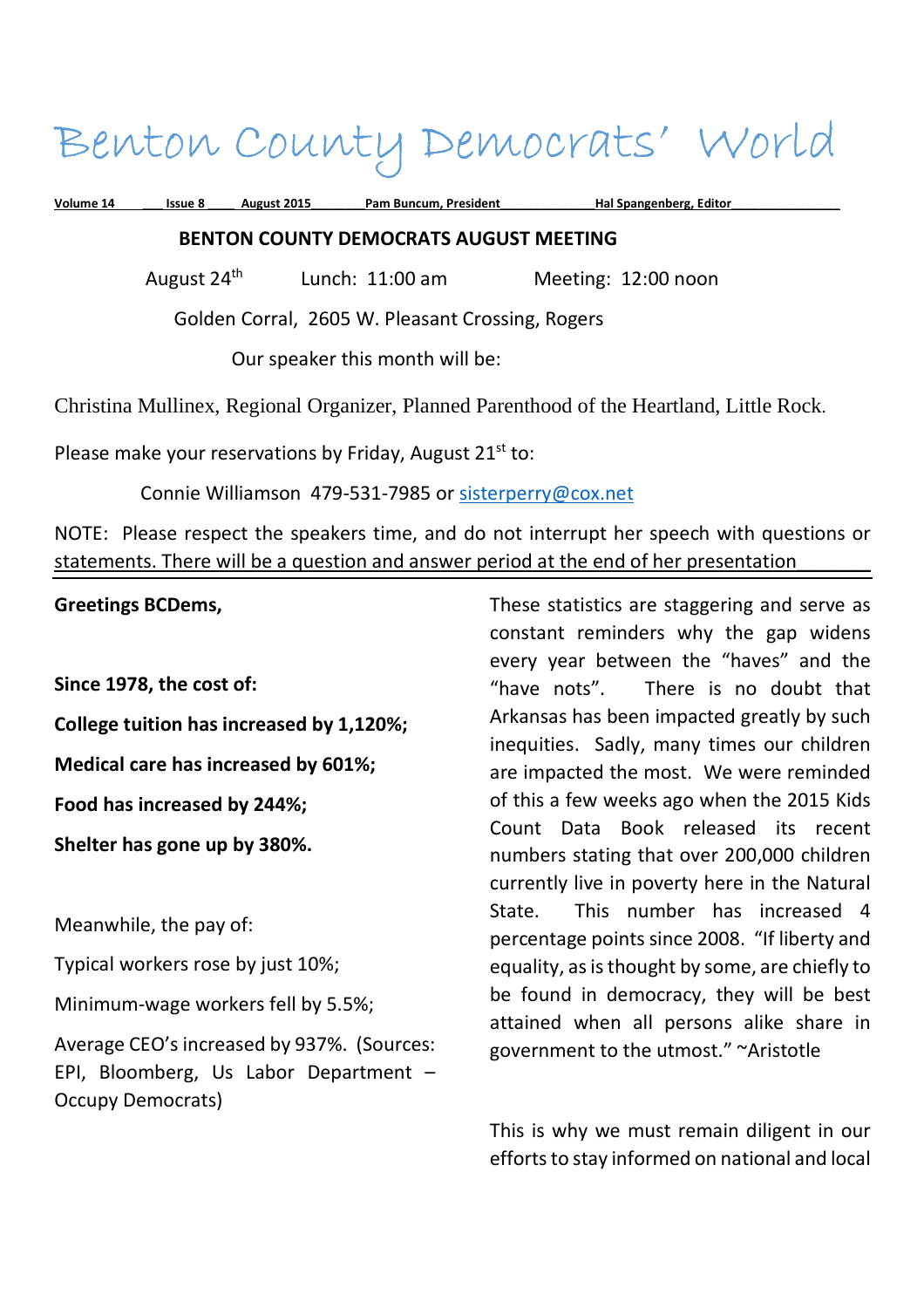issues that affect us in our everyday lives. We attempt to help in this effort by inviting key individuals to speak to our membership at every monthly meeting. With all of the recent discussion in the news around this topic, the timing couldn't be better for our next meeting, Monday, August  $24<sup>th</sup>$ , when Christina Mullinax from Planned Parenthood , will be our scheduled speaker.

Hope to see you then,

#### **Pam McCorkle Buncum, President\_\_\_\_\_\_\_**

#### **2016 comes early,**

or so it seems, with all of the Republicans (now 17) vowing to be our next President. Remember the John Birch Society?? It caused President Eisenhower to make the following statement:

"Should any political party attempt to abolish Social Security, unemployment insurance, and eliminate labor laws, you would never hear of that party again in our political history. There is a splinter group that believes you can do these things. There number is negligible and they are stupid

Source: Occupy Democrats

Today it is the Tea Party, but if the voters wake up, they will go the way of the John Birch Society.

 $Ed.$ 

# Hate is never a family value

# **July 27, 2015 General Meeting minutes**

President Pam Buncum called the meeting to order at 12:00 PM by asking Bill Beck to lead us in the Pledge of Allegiance. She then reported on the Jefferson-Jackson dinner In Little Rock at which a crowd of approximately 2,500 appreciated the keynote speech given by Hillary Clinton. Her campaign will be largely working in "shoe-in" states but will also be working on voter registration in states like ours.

After visitors and those with July birthdays were recognized, members were encouraged to sign up to work our booth at the state fair.

Karen Smenner announced that our August speaker would be Christina Mellinex from Planned Parenthood and that the day's speaker, Stephanie Harris, would also lead a group at Mojito's in Fayetteville that evening. She then introduced Stephanie, who in 2013 created "Women Lead Arkansas." Stephanie shared her personal history of taking feminism for granted during most of her life but, after hearing Geena Davis speak of women's present place in American life, decided that much still needed to be done. Her group is a non-partisan one that encourages women to become involved in politics and policy and is partnered with the Center for American Women in Politics out of Rutgers. allowing them to use the "Ready to Run" logo. Now is the time when we must be building a base of women in politics and they can start by serving on local boards, councils, or commissions either in appointed or elected positions. Stephanie reported that the average woman has to be asked seven times before actually getting involved, so we must continually encourage them to do so.

The minutes were approved as published and Gaye Bland reported assets of \$7,492.63 as of June 30, largely due to the huge success of our "Flea for All" fundraiser.

Eunice Van Tuyl explained that the vote to accept our new by-laws had been postponed for one month until the board approves several changes suggested by one of our members after their distribution last month. The Nominating Committee reported that they are still searching for a Treasurer for 2016.

Bill Beck announced that our up-coming movie fundraisers would be "Riki and the Flash, with Meryl Streep on August 22 and "Suffragette" in November. They will be held at the Pinnacle Malco at a price of \$13.

Suzette Jensen and Thurman Metcalf reported that the State Democratic Meeting will be held at the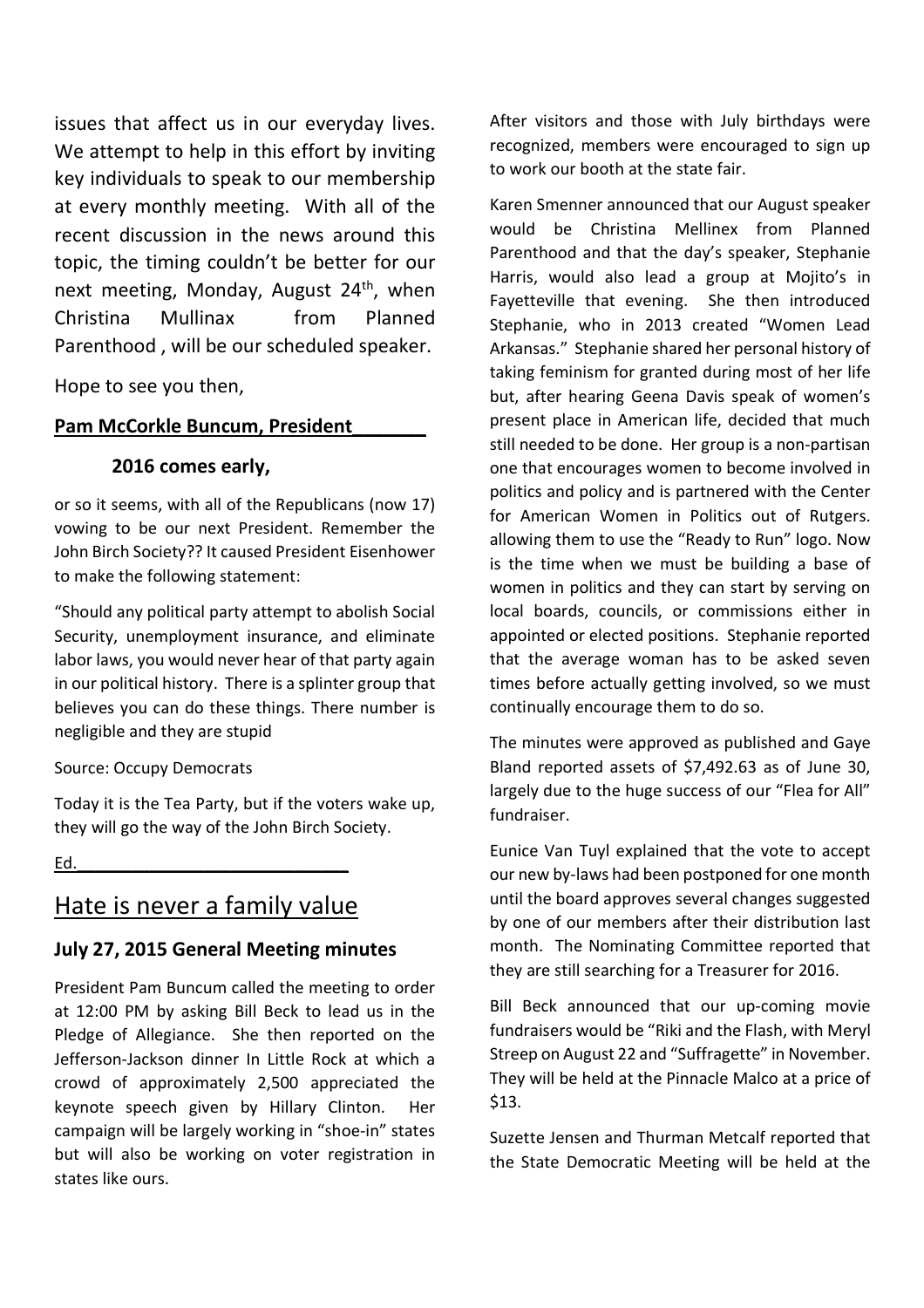Arends Center at 1 PM on August 26 and the Little Flock picnic will be on Saturday, September 26.

The meeting was adjourned at 1:04.

Submitted by: Eunice Van Tuyl Recording Secretary

# Treasurers report

BC Dems began the month with a total of \$7492.63 in all accounts

Income for July was:

\$81.54 from Blue bowls

Expenses were:

\$8.97 for speakers lunch

\$70.08 for sign holder

Our ending balance was \$7,45.12 in all accounts

Submitted by:

Gaye Bland, Treasurer\_\_\_\_\_\_\_\_\_\_\_\_\_\_\_\_\_\_\_

 **Meet our President** 

#### **PAMELA McCORKLE Buncum**

#### **BIO**

After working s an accountant and financial internal auditor for approximately 12 years, Pamela McCorkle Buncum has since switched her focus to community, civic, and political volunteer service. She has used her time and talents volunteering with various school councils, community and civic organizations in North Carolina, Maryland, Florida, Georgia and currently in Northwest Arkansas. These experiences uniquely prepared her for a 2008 campaign for DeKalb County School Board At-Large District 8. Even though this first attempt at public office ended in a run-off and not a win, she successfully broadened her network of county/state elected officials, business/faith-based community leaders and concerned parents



Pam McCorkle Buncum

In 2007, the Board Of Governors of the University of North Carolina System appointed Pam to serve on the Board of Trustees at her alma mater, North Carolina A&T State University in Greensboro, NC. She completed a two-year term as Board Chair and was reappointed to the Board for a second 4-year term ending June 2015. When looking for candidates with an accounting background and community involvement, the DeKalb County Board of Commissioners appointed her to the DeKalb County Housing Authority (HADC) Board of Commissioners in 2010. From 2007-2010, she served on the DeKalb County School System's Citizens Advisory Committee, with oversight responsibilities for the school district's \$466 M Capital Improvement Plan. During her eight years as a parent in the DeKalb County School district, Pam has served as Co-Presidents/Chairs of PTSA's, Councils, Dunwoody Chamblee Parents' Council; and Board of Directors of the Blue and Gold Foundation. . She currently is a member/volunteer of various Northwest Arkansas civic and political organizations including Benton County Democrats, NWA Democratic Black Caucus, NWA Emerging Leaders and Arkansas Advocates for Children and Families.